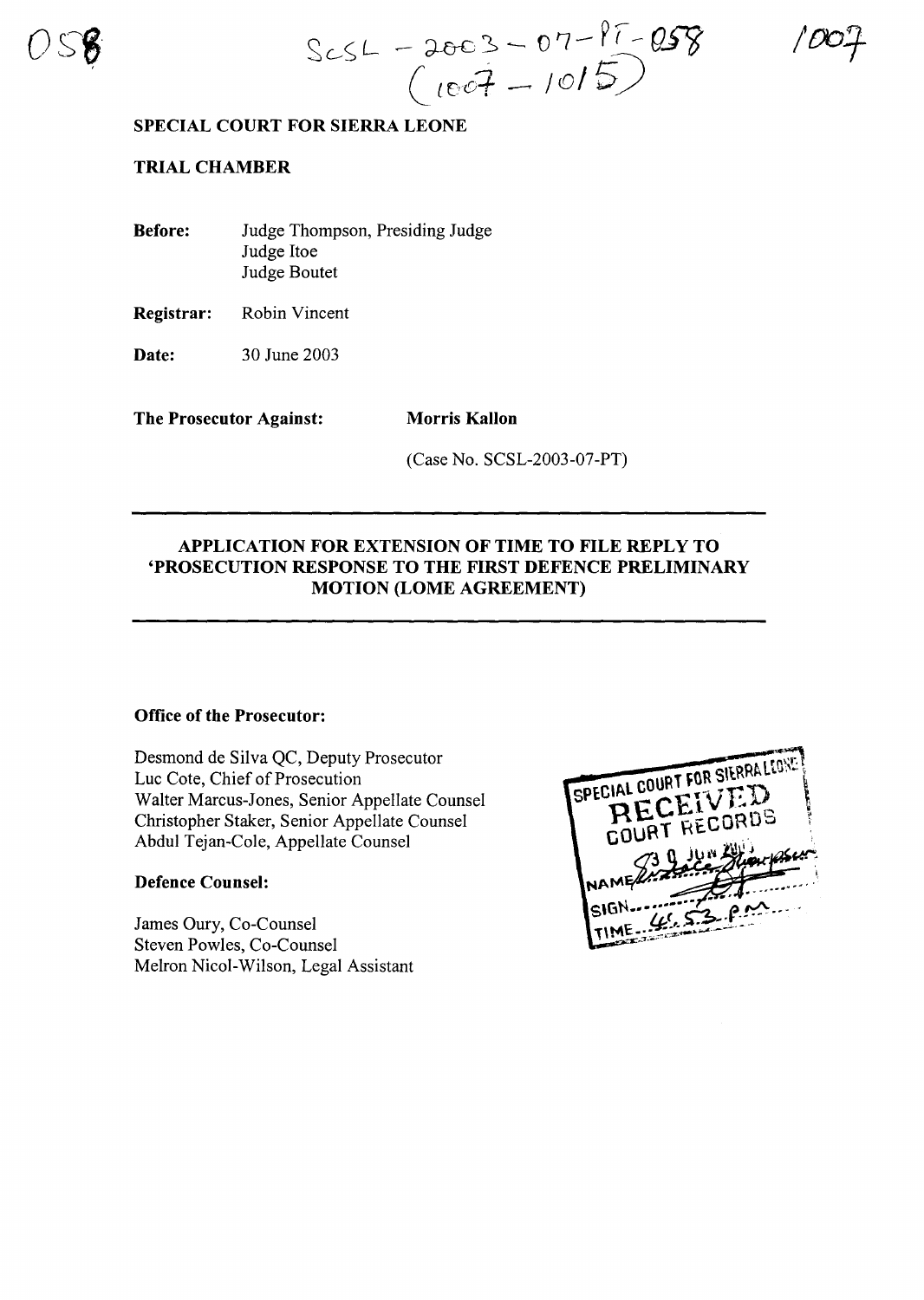- 1. The Defence filed 'Preliminary Motion Based on Lack of Jurisdiction/Abuse of Process: Amnesty Provided by the Lome Accord' ("Preliminary Motion") on 16 June 2003. The Prosecution filed 'Prosecution Reponse to the First Defence Preliminary Motion (Lome Accord)' *(sic)* ("Response" or "Prosecution Response") on 23 June  $2003$ .<sup>1</sup> The Defence were granted an extension of time (30 June 2003) to file its Reply to the Prosecution Response.
- 2. Having received and considered the Prosecution Response, it is clear to the Defence that it will not be possible to effectively consider the Defence position and file a comprehensive Reply to the Prosecution Response without first having sight of various documents in the possession of both the Government of Sierra Leone and the Prosecution.
- 3. The Defence have accordingly written to both the Government of Sierra Leone and Prosecution seeking disclosure of the various documents required before the filing of any Reply. [See letters to Attorney-General and Prosecution attached - the letters set out the various documents the Defence seek disclosure of]. The Defence has asked that both the Government of Sierra Leone and the Prosecution to provide the requested documents within seven days, the Defence being anxious to proceed with this matter expeditiously. In the event that either the Government of Sierra Leone or the Prosecution indicate that they require more time to provide such-documents the Defence will advise the Trial Chamber accordingly.
- 4. In the event that the Government of Sierra Leone fail to assist the Defence with provision of the documents requested, to ensure the expeditious conclusion of this matter the Defence will request the Trial Chamber to issue a *subpoena duces tecum* to the relevant individual in the Government of Sierra Leone pursuant to Rule 54. Similarly, in the event of failure to provide requested documents by the Prosecution, the Defence will seek an order for disclosure from the Trial Chamber.

<sup>&</sup>lt;sup>1</sup> Note: The Response was received by the Defence, via the Court Registry, on 26 June 2003.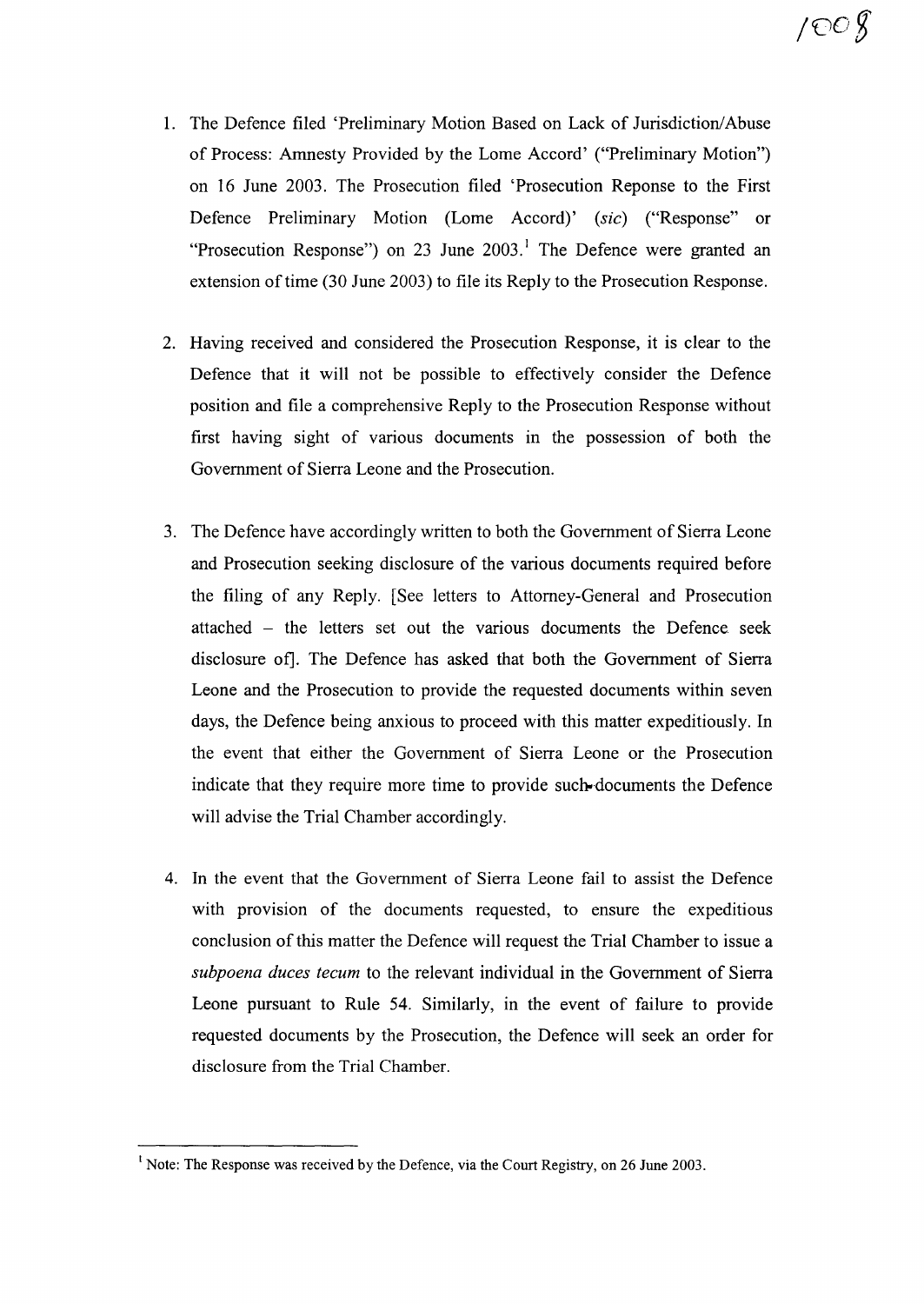- 5. It is imperative that the Defence have access to the documents requested in the letters attached before the Defence file its Reply to the Prosecution Response. It is anticipated that the documents requested will contain information of fundamental importance to the Defence in formulating its Reply to the points made in the Prosecution Response. Without sight of such documents prior to filing the Reply will seriously disadvantage the Defence and amount to a denial of adequate time and facilities in which to prepare the defence as guaranteed by Article 14(3)(b) of the ICCPR and Article  $17(4)$ (b) of the Special Court Statute.
- 6. The provision of time to the Defence to obtain material and documents that will unquestionably be material to the preparation of its Reply amounts to good cause and an extension of time to file Defence Reply should be granted by the Trial Chamber pursuant to Rule 73.
- 7. It is hoped that the Defence will receive the requested documents and material within seven days. The Defence will then need seven days thereafter to consider the documents and file its Reply to the Prosecution Response. In the event that either the Government of Sierra Leone or the Prosecution require more time in which to provide the requested documents, or in the event that they fail to co-operate, necessitating the intervention of the Trial Chamber, additional time will be required in which to prepare and file Reply by the Defence.

## **Relief Sought:**

8. An extension of time to 14 July 2003 to file Reply to Prosecution Response.

-and-

9. Leave to apply for an additional extension of time by 14 July 2003 in the event that materials and documents are not forthcoming from either Government of Sierra Leone or Prosecution by 7 July 2003.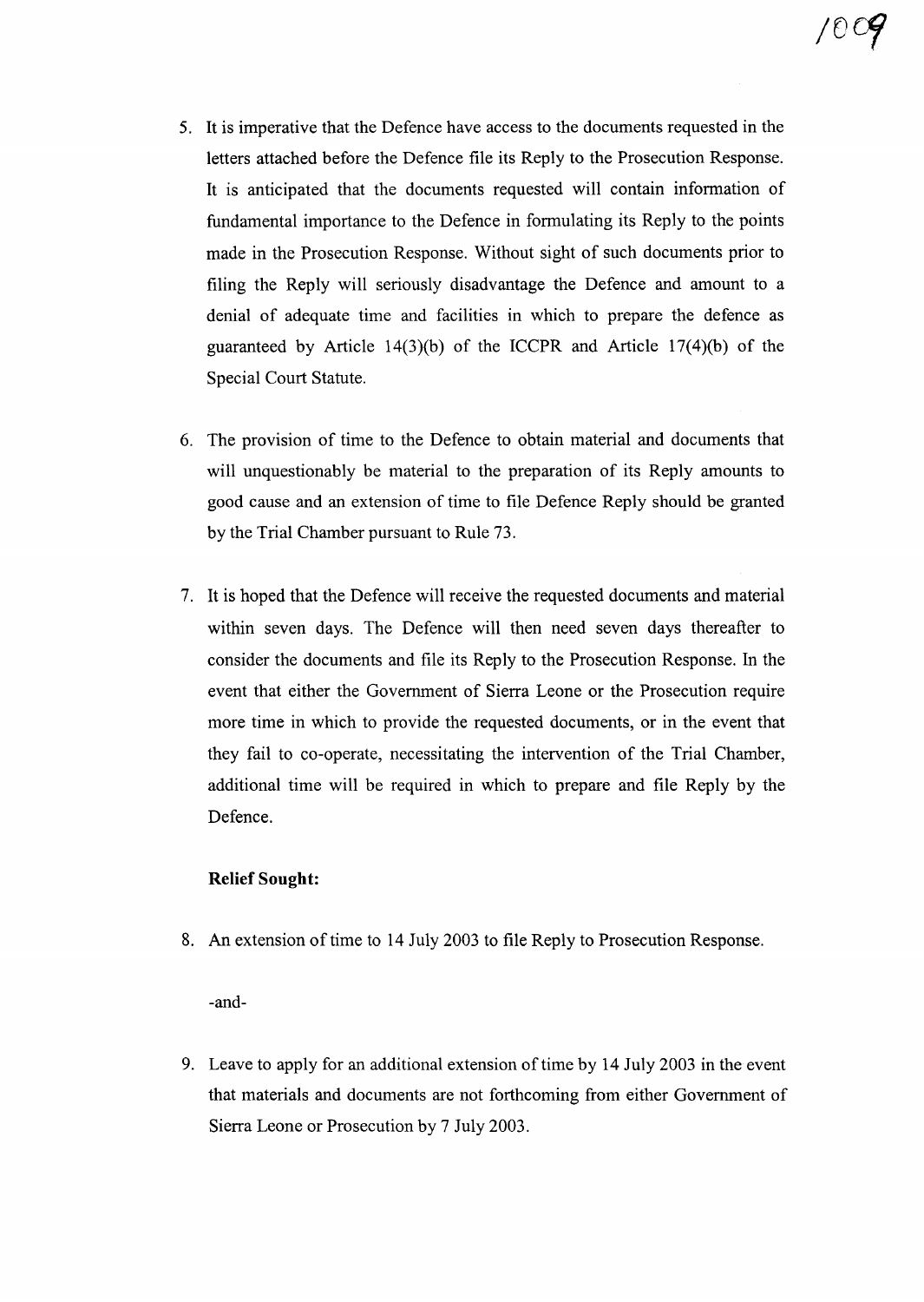$1010$ 



London, 30 June 2003.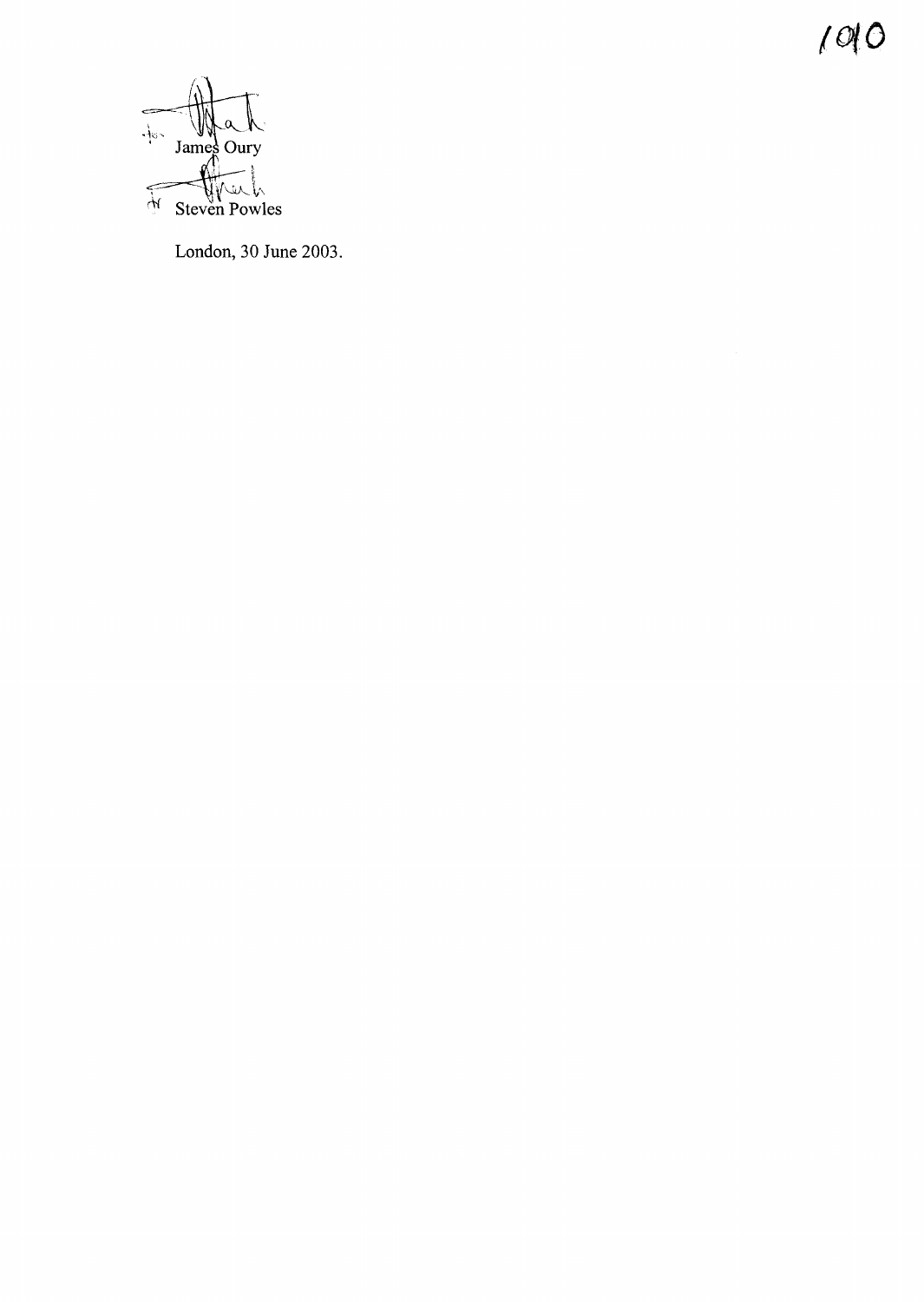*10'(*

Our Ref: JEO/ajw/1141/1

 $30<sup>th</sup>$  June 2003

Mr Eke Ahmed Halloway Attorney General and Minister of Justice Third Floor Guma Building Freetown Sierra Leone

Dear Sir

## **RE: THE PROSECUTOR -V-MORRIS KALLON CASE NO: SCSL-2003-07-PT - REQUEST FOR CO-OPERATION**

We confirm that we act on behalf of Morris Kallon in proceedings that he faces before the Special Court. Mr Kallon is alleged to have occupied various positions of command within the Revolutionary United Front ("RUF"). As part of the preliminary arguments before the Special Court the Government's participation in the Ceasefire Agreement reached with the RUF on a without prejudice basis on the  $18<sup>th</sup>$  May 1999 and thereafter in the signing of the Lomé Agreement following extensive negotiations on the  $7<sup>th</sup>$  July 1999 have become relevant.

 $\ddot{\psi}$ 

The defence, in a spirit of intended co-operation seek disclosure of the following documents in order to assist with the formulation of an intended reply to submissions made by the Prosecution.

The disclosure of such documentation is sought within 7 days having regard to the Special Court's desire to see matters progressed on an expeditious basis.

For ease documentation shall mean, (but is not limited to) correspondence, minutes of meetings, agendas, attendance notes, memorandums.

Agreement on Ceasefire in Sierra Leone  $-18<sup>th</sup>$  May 1999 [Annex 1 to the Lomé Agreement dated 7<sup>th</sup> July 1999]

1. Documentation regarding negotiations in the context of this Agreement both prior to and in specific regard to it as between The Government of Sierra Leone and the RUF.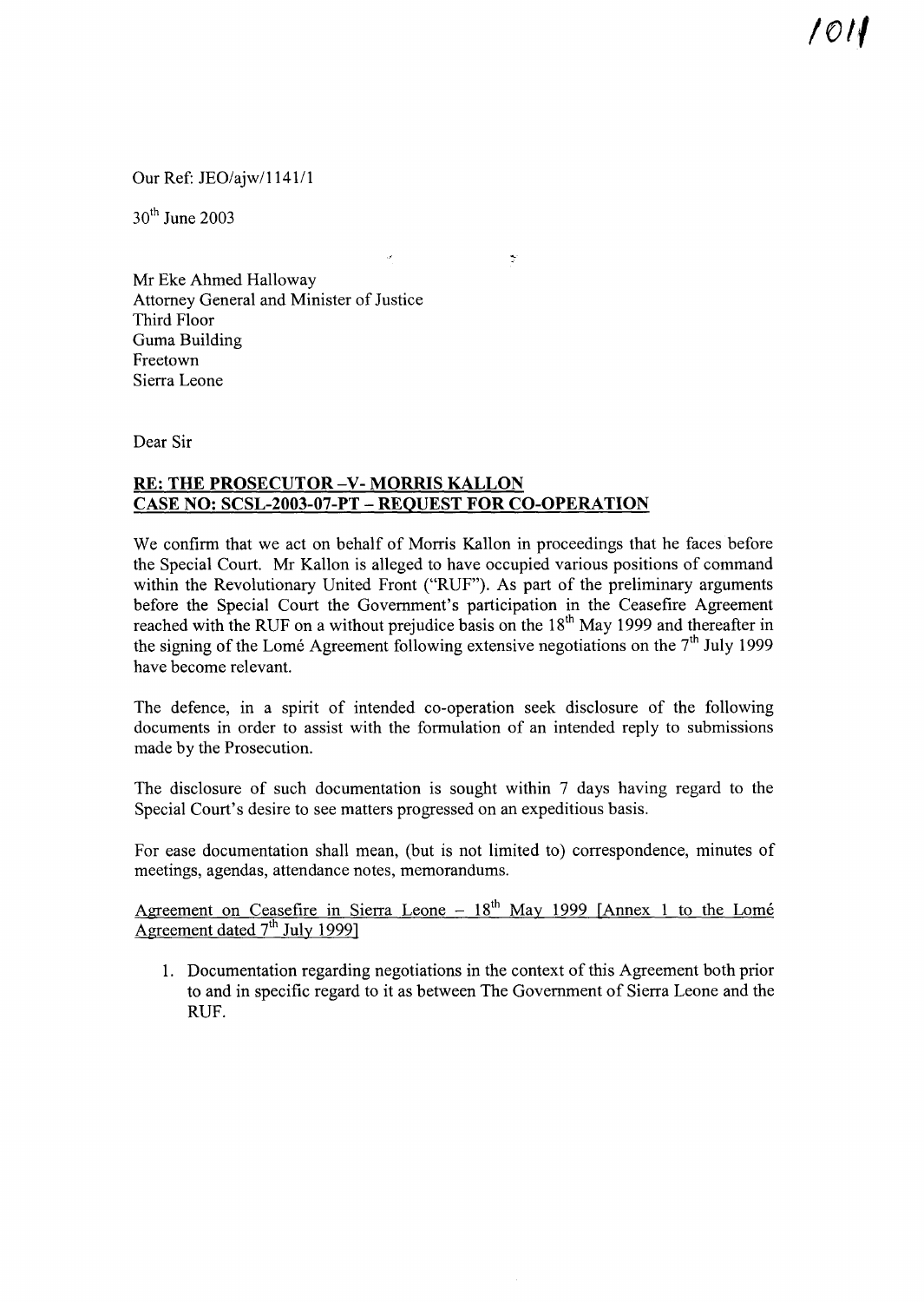### Peace Agreement between The Government of Sierra Leone and the Revolutionary United Front of Sierra Leone [Lomé Agreement] dated  $7<sup>th</sup>$  July 1999

- 2. Documentation regarding the negotiations from the conclusion of the Ceasefire Agreement on  $18<sup>th</sup>$  May 1999 (see above) and the commencement of the meeting in Lomé on the 25<sup>th</sup> May 1999.
- 3. Documentation regarding the negotiations which took place between the  $25<sup>th</sup>$  May 1999 and the ultimate signing of the Lome Agreement on the  $7<sup>th</sup>$  July 1999.
- 4. A copy of the "Declaration in the Final Communiqué" of the meeting in Lomé of the Ministers of Foreign Affairs of ECOWAS dated 25<sup>th</sup> May 1999.

#### Part One - Article II Cease-fire Monitoring

- 5. All documentation regarding the RUF in the context of the Cease-Fire Monitoring Committees ("CMC") duty to monitor, verify and report all violations of the ceasefire.
- 6. All documentation regarding the RUF passing between the CMC and the Joint Monitoring Commission ("JMC").
- 7. All documentation regarding investigations and appropriate actions taken by the JMC in the context of reports made by the CMC and otherwise in the context of the RUF.

#### Part Three - Article IX Pardon and Amnesty

8. All documentation relevant to the implementation of Article IX (paragraphs 1-3 inclusive) of the Lomé Agreement on the  $7<sup>th</sup>$  July 1999.

#### Part Five - Articles XXVI Human Rights Violations

9. All documentation regarding the implementation of paragraph 1 of Article XXVI of the Lomé Agreement.

#### Lomé Agreement - Implementation

10. Save as to 8 and 9 above, all documentation relevant to the proposed implementation of the Lomé Agreement since signing to date.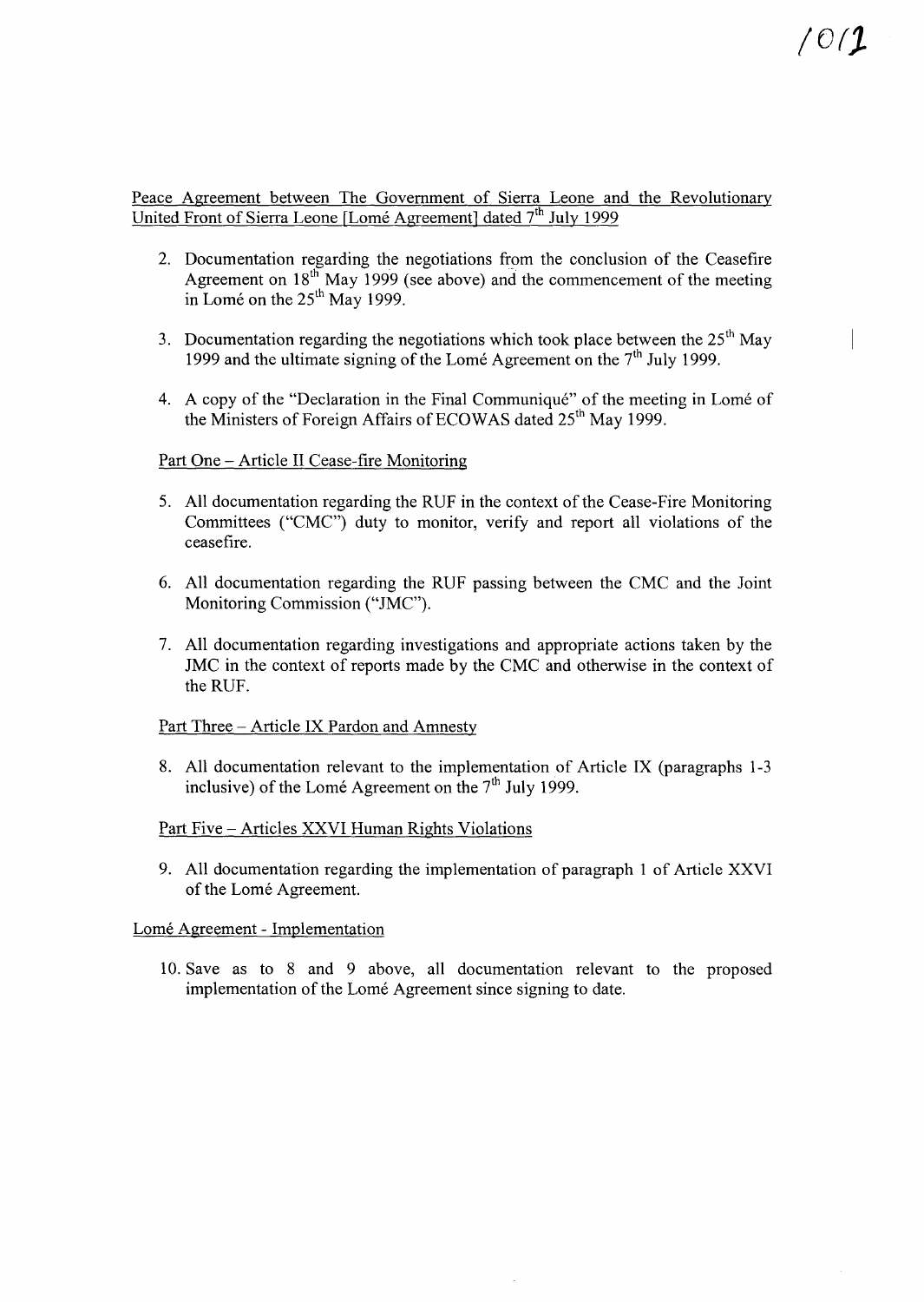We look forward to hearing from you.

 $\int$ 

Yours faithfully Q **NOURY CLARK SOLICITORS** 

Chief of Prosecution - Special Court  $cc$ :

 $\hat{\mathcal{A}}$ 

 $\mathcal{L}^{\text{max}}_{\text{max}}$  and  $\mathcal{L}^{\text{max}}_{\text{max}}$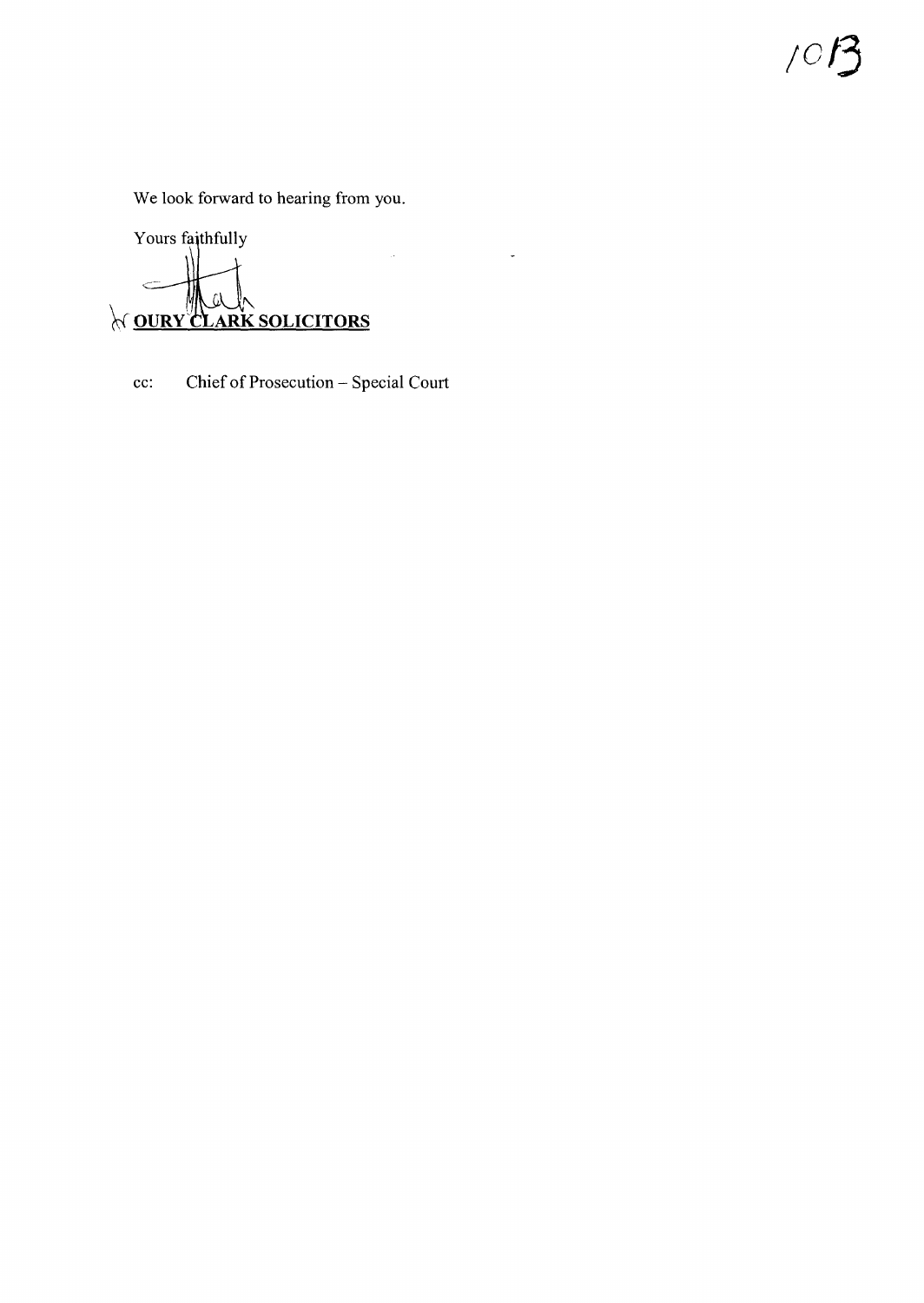Our Ref: JEO/ajw/1141/1

 $30<sup>th</sup>$  June 2003

Mr Luc Cote Chief of Prosecution Special Court for Sierra Leone 14 Scan Drive, Off Spur Road Freetown Sierra Leone

# By Fax & Airmail- 00 39 08 31 257118

Dear Sir

## RE: THE PROSECUTOR-V- MORRIS KALLON CASE NO: SCSL-2003-07-PT - REQUEST FOR DISCLOSURE

Having regard to the Prosecution's Response to the First Defence Preliminary Motion (Lomé Agreement) ("the Response") the Defence<sup>1</sup>, in a spirit of co-operation, seek voluntary disclosure of the following documents in order to assist the defence in the formulation of their intended Reply.

The disclosure of such documentation is sought within 7 days having regard to your assertion that matters are to be progressed with the utmost expedition<sup>2</sup>.

For ease documentation shall mean, (but is not limited to) correspondence, minutes of meetings, agendas, attendance notes, memorandums.

Agreement on Ceasefire in Sierra Leone  $-18<sup>th</sup>$  May 1999 [Annex 1 to the Lomé Agreement dated  $7<sup>th</sup>$  July 1999]

1. Documentation regarding negotiations in the context of this Agreement both prior to and in specific regard to it as between The Government of Sierra Leone and the RUF.

Peace Agreement between The Government of Sierra Leone and the Revolutionary United Front of Sierra Leone [Lomé Agreement] dated  $7<sup>th</sup>$  July 1999

2. Documentation regarding the negotiations from the conclusion of the Ceasefire Agreement on  $18^{th}$  May 1999 (see above) and the commencement of the meeting in Lomé on the 25<sup>th</sup> May 1999.

<sup>&</sup>lt;sup>1</sup> See, for example, II Argument Section D paragraph 12 and Section E paragraph 19

<sup>&</sup>lt;sup>2</sup> Prosecution Response to Application for Extension of Time to Reply to Prosecution Response to Preliminary Motions dated 23<sup>rd</sup> June 2003.